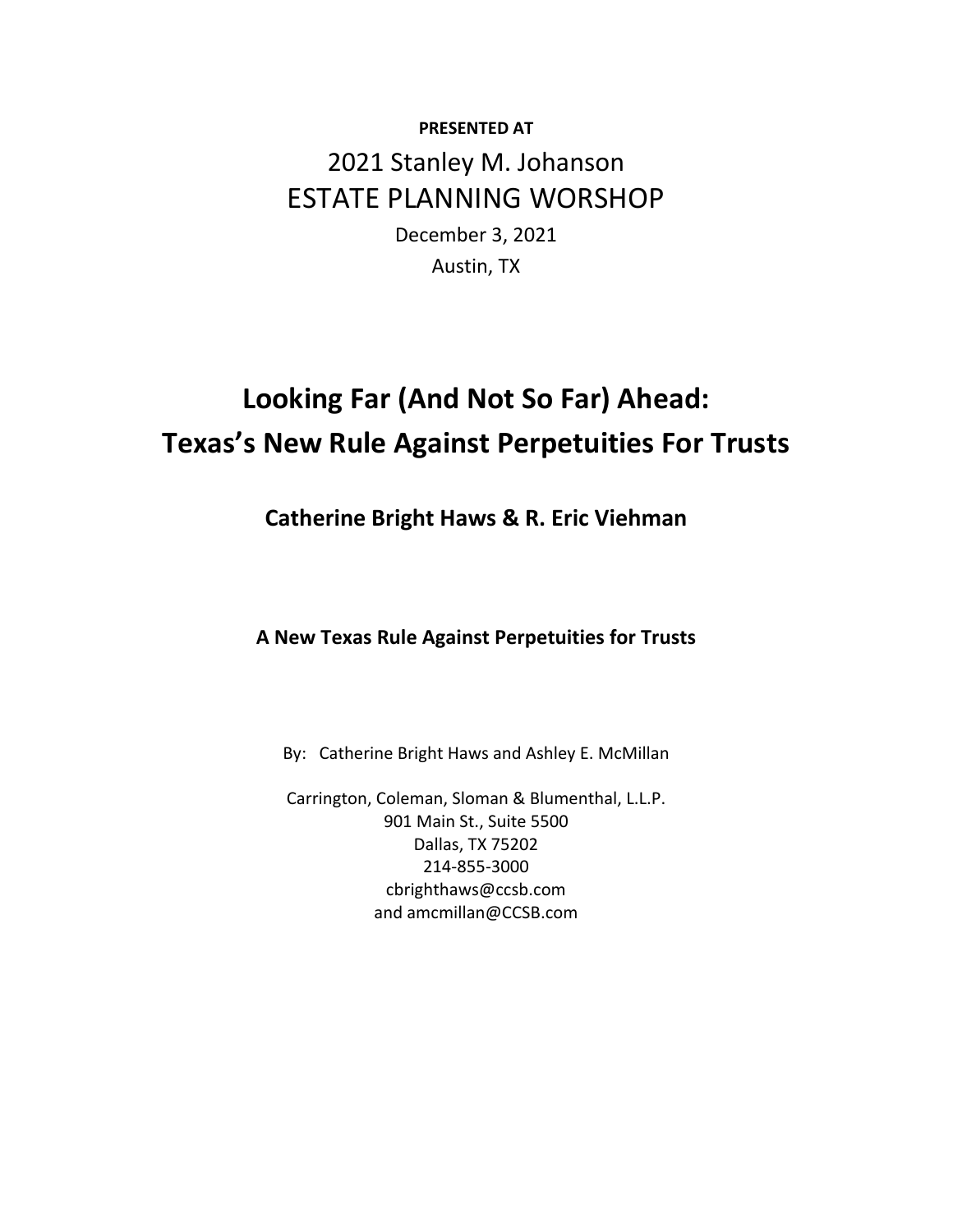## **A New Texas Rule Against Perpetuities for Trusts**

### **Table of Contents**

| $\mathbf{L}$ |                                                                                          |  |
|--------------|------------------------------------------------------------------------------------------|--|
| II.          |                                                                                          |  |
| III.         |                                                                                          |  |
| IV.          |                                                                                          |  |
| V.           |                                                                                          |  |
| VI.          | Constitutionality – Is the change to Tex. Prop. Code $\S$ 112.036 Permitted by the Texas |  |
|              |                                                                                          |  |
| VII.         |                                                                                          |  |
| VIII.        |                                                                                          |  |
| IX.          |                                                                                          |  |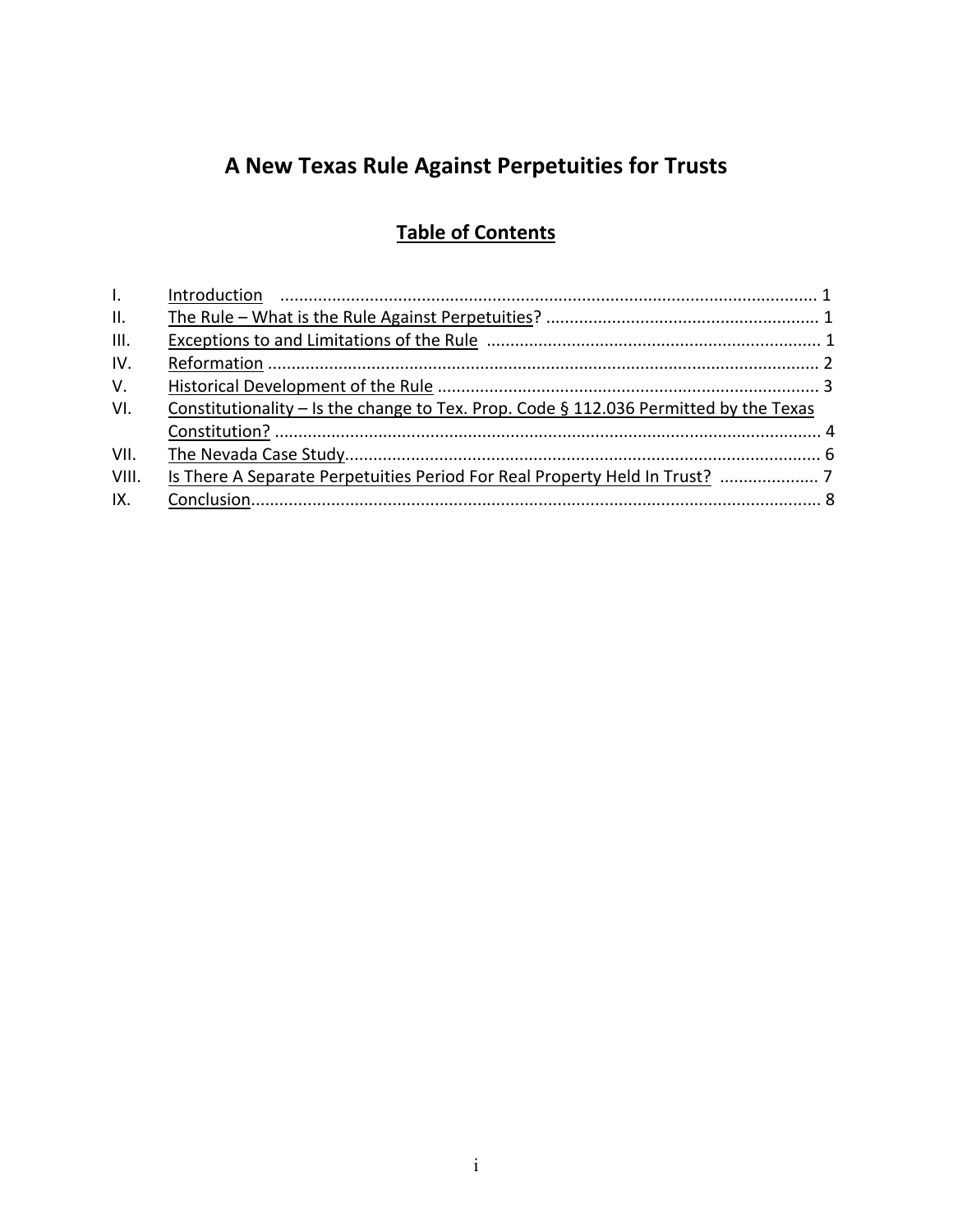### **A New Texas Rule Against Perpetuities for Trusts**

#### **I. INTRODUCTION**

After nine prior failed attempts over two decades, a bill (HB 654) extending Texas's rule against perpetuities as it applies to trusts (but not in other contexts) was passed by both houses of the Texas Legislature and signed into law by Governor Abbott on June 16, 2021. HB 654 amends Tex. Prop. Code § 112.036 effective as of September 1, 2021. The new Tex. Prop. Code § 112.036 replaces the "lives in being plus 21 years" time limit for the vesting of interests in trusts with a fixed 300‐year time limit for trusts that become irrevocable *on or after* September 1, 2021. The new statute also permits certain trusts that were irrevocable *before* that date to invoke the new 300‐year time limit via the inclusion of certain provisions in the trust instrument (see Tex. Prop. Code § 112.036(d)). Trusts that were in existence on June 16, 2021, will be unlikely to properly invoke the new perpetuities period, and if they do not properly invoke it, the "lives in being plus 21 years" time limit for vesting will continue to apply.

#### **II. THE RULE – WHAT IS THE RULE AGAINST PERPETUITIES?**

The long‐standing Texas rule against perpetuities ("Rule") that existed prior to the enactment of HB 654 generally required that an interest that was subject to the Rule must vest, if at all, not later than 21 years after the death of some life or lives in being (1) at the time of the creation of the interest plus a period of gestation, in the case of an interest in trust, or (2) at the time of the conveyance, in the case of a conveyance of real property. It may be stating the obvious, but the Rule will not serve to invalidate interests that are already vested, including vested remainder interests in trusts. If the only condition to an interest becoming possessory is the natural termination of the preceding estate (such as the death of a holder of a life estate) then the remainder interest is considered vested rather than contingent and is notsubject to being voided by the Rule.<sup>1</sup> However, if there is some condition precedent that the interest is subject to, or if the recipient of the interest has not yet been born or cannot be ascertained, then the interest is contingent and must vest within the parameters established by the Rule in order to be valid. If there is any possibility that a contingent interest will remain continent for longer that the Rule permits (more than 21 years after lives in being for beneficial interests governed by the prior Rule or more than 300 years after the trust creating the interest became irrevocable under the current Rule), the interest will be invalidated by the Rule. In other words, a contingent interest is valid if it is certain to vest (or fail) no later than the maximum period allowed under the Rule.<sup>2</sup>

#### **III. EXCEPTIONS TO AND LIMITATIONS OF THE RULE**

Some specific types of interests either do not fall within the scope of the Rule, are carved‐out as exceptions, or have otherwise been held not to violate the Rule. For example, a reversionary

<sup>&</sup>lt;sup>1</sup> Gray, Rule Against Perpetuities, §101 ( $4<sup>th</sup>$  ed. 1942).

<sup>2</sup> Frederic S. Schwartz, *A Student's Guide to the Rule Against Perpetuities* §3.02 (1988).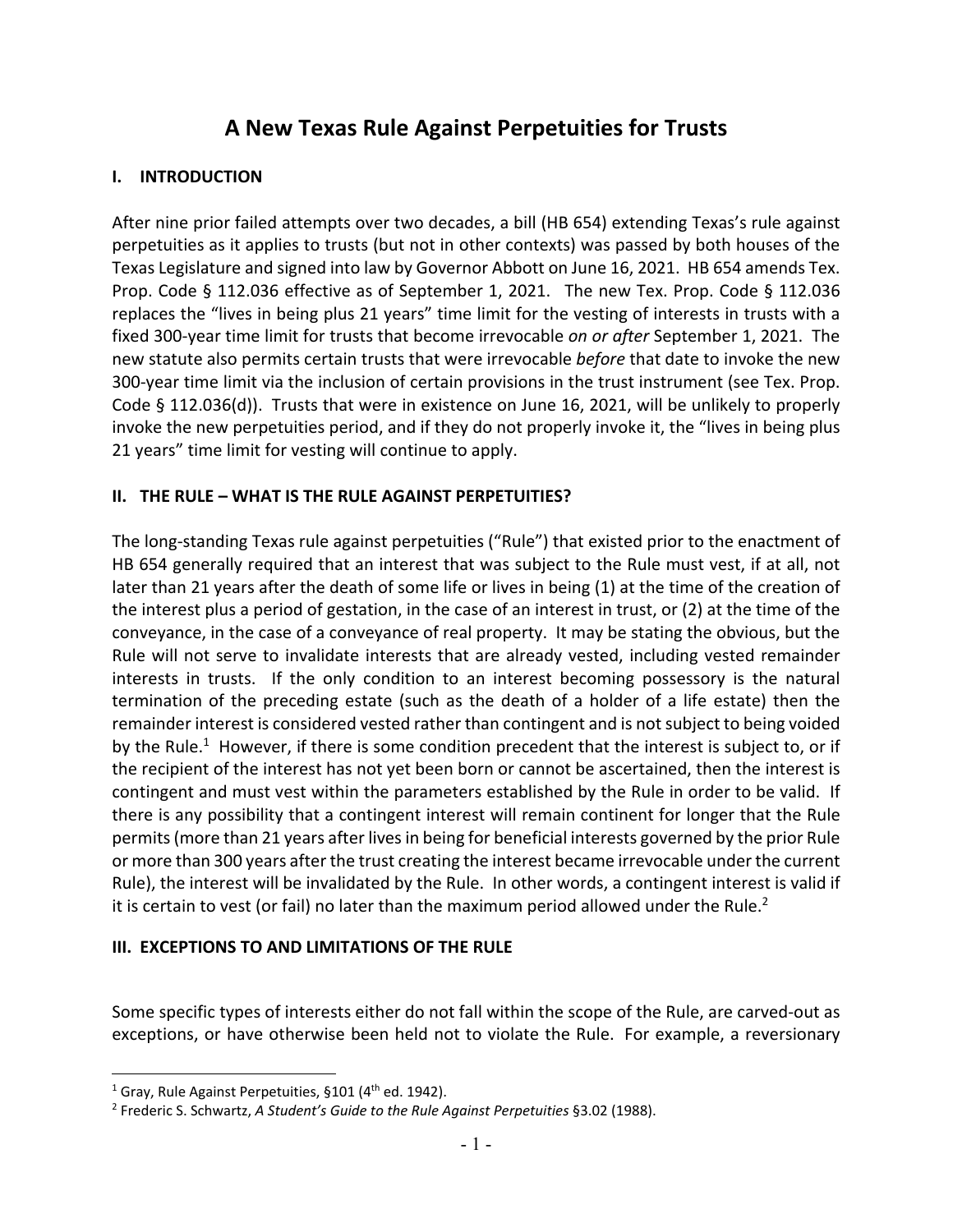interest is not subject to the Rule. Similarly, an interest that is subject to a power in one person to make himself or herself the absolute owner of the property (e.g., a revocable trust or a general power of appointment exercisable in favor of oneself) is notsubject to the rule. The Rule provides an exception for charitable trusts as well as direct gifts of future interests to charity. There also appear to be some statutory exceptions to the Rule in Texas, which include pension benefit trusts (see Tex. Prop. Code § 121.004), cemetery property (see Tex. Health & Safety Code § 711.035(c)), perpetual care trust funds (see Tex. Health & Safety Code § 712.023), and perhaps most notably, condominium association declarations/rules(see Tex. Prop. Code § 82.053). Another example (in the real property context) is an oil and gas lease granting the lessee the right to explore and develop for a fixed term and as long thereafter as minerals are produced, which creates a "fee simple determinable" in the minerals that does not violate the Rule. Executory interests were traditionally considered to vest only upon becoming possessory and were subject to the Rule; however, in *ConocoPhillips Co. v. Koopmann*, 547 S.W.3d 858 (Tex. 2018), the Supreme Court of Texas upheld the validity of an executory interest that seemed to violate the traditional Rule, stating: "in this oil and gas context, where a defeasible term interest is created by reservation, leaving an executory interest that is certain to vest in an ascertainable grantee, the Rule does not invalidate the grantee's future interest." Thus, through the enactment of statutory exceptions and the development of court-created exceptions, the scope of the Rule has been narrowed over time $^3$ 

#### **IV. REFORMATION**

Despite these exceptions and limitations, some interests will still fail to vest within the requisite time-period. The Texas legislature has provided relief in those situations in the form of Tex. Prop. Code § 5.043(a), which states that courts are required to "reform or construe an interest in real or personal property that violates the Rule to effect the ascertainable general intent of the creator of the interest. A court shall liberally construe and apply this provision to validate an interest to the fullest extent consistent with the creator's intent." By its terms, the obligation to reform interests applies to trusts taking effect on or after September 1, 1969, as well as to exercises of powers of appointment. If an interest is invalidated by the Rule (including an interest created via the exercise of a power of appointment), court reformation as provided by Tex. Prop. Code § 5.043(a) is required to validate the interest.

<sup>&</sup>lt;sup>3</sup> We note also that increased longevity results in a natural elongating of the acceptable period of time that trust or property interests may be held prior to vesting under the common law Rule because the time limitation is based upon "lives in being." According to the UK Office of National Statistics, a male born in 1841 had a life expectancy of 40.2 years and a female had a life expectancy of 42.2 years. According to the Centers for Disease Control and Prevention, the average life expectancies for males and females in the United States in 2020 were 75.1 years and 80.5 years, respectively. Thus, the permissible duration of interests before vesting must occur has already increased from perhaps 61 years to 101 years on average (a 65% increase) in less than 200 years.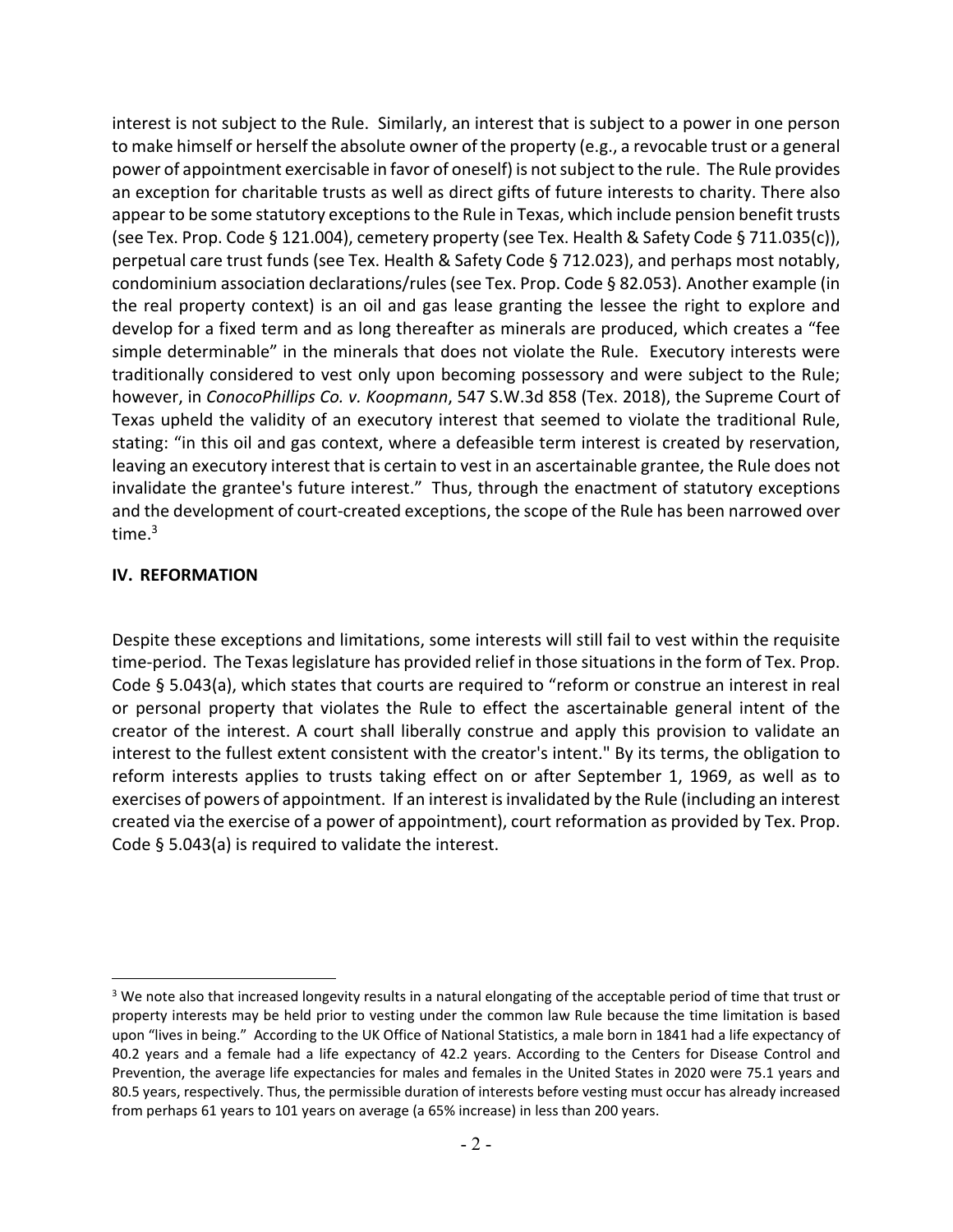#### **V. HISTORICAL DEVELOPMENT OF THE RULE**

The Rule has a long and rich history. The widely recognized common law rule imposing time limitations on restraints on alienation of property can be traced back at least as far as the 1797 English case *Long v. Blackall*, in which Lord Kenyon stated, "It is an established rule that an executory devise is good if it must necessarily happen within a life or lives in being, and twenty‐ one years and the fraction of another year, allowing for the time of gestation." *Long v. Blackall*, 101 Eng. Rep. 875 at 877 (1797). In *Gardner v. City National Bank & Trust Co.*, 267 Mich. 270, 255 N.W. 587 (1934), a Michigan court described the Rule in much greater detail, quoting at length from *Laws of England*:

" 'The rule stated more fully is as follows: First, subject to the exceptions hereafter mentioned, every future estate or interest in any kind of property, the rights in which are governed by the law of England, must be such that, at the time when the instrument creating it comes into operation, it can be predicated that, if the estate or interest vests at all, it must necessarily vest not later than at the end of a certain period. Secondly, this period is the life of a person or the survivor of any number of persons in being at the time of creation of such future estate or interest, and ascertained for that purpose by the instrument creating the same, and 21 years to be computed from the dropping of such life; but if no such person or persons are ascertained by the instrument, the period is 21 years computed from the time of creation of the future estate or interest. In the following paragraphs this period is called "the perpetuity period." Thirdly, a child who is *en ventre sa mere* at the time of creation of an estate or interest, and is afterwards born alive, is deemed to be a person in being for the purposes both of the vesting of the estate or interest in him, and of being a life chosen to form the perpetuity period. The perpetuity period may, therefore, be apparently extended by a period or periods for gestation, but only in those cases where gestation actually exists. This branch of the rule is applied whether it is for the advantage of the unborn child or not. … Fifthly, any estate or interest which does not necessarily satisfy the above rule is void from its creation, and events, subsequent to the date of the instrument which, or subsequent to the death of the testator whose will, created the estate or interest, which in fact make the vesting take place within the perpetuity period, have no effect so as to make the estate or interest valid.' " 267 Mich. 270 at 284-285, quoting from 22 Halsbury, Laws or England, §641, p. 302 (1912).

The policy reasons for establishment of the Rule (which held perpetuities in disfavor) were so widely endorsed that rules invalidating perpetuities were ultimately adopted by courts in the U.S. as well as by many of the states when they adopted their Constitutions. Texas is among those states.

Article 1 of the Texas Constitution of 1876, containing our Texas Bill of Rights, prohibits "perpetuities" without defining what is meant by that term: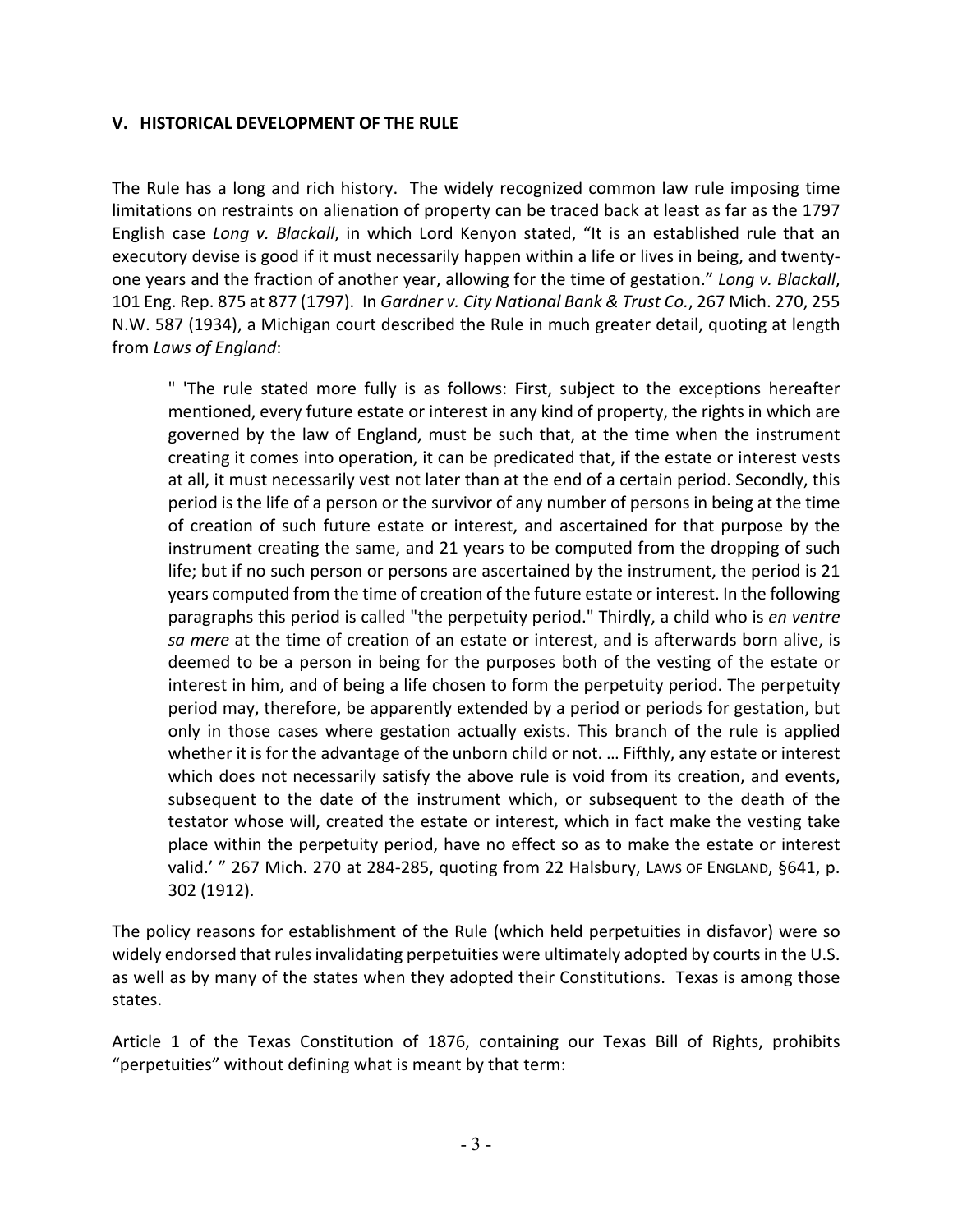Sec. 26. PERPETUITIES AND MONOPOLIES; PRIMOGENITURE OR ENTAILMENTS. Perpetuities and monopolies are contrary to the genius of a free government, and shall never be allowed, nor shall the law of primogeniture or entailments ever be in force in this State.

In *Anderson v. Menefee*, 174 S.W. 904 (Tex.Civ.App ‐ Ft. Worth 1915), the Fort Worth appellate court upheld a judgment by the lower court that the decedent's will was invalid on the ground that it violated section 26, art. 1 of the Constitution by creating a prohibited perpetuity. The court adopted a definition for the term "perpetuity" taken from an Illinois case, *Bigelow v. Cady*, 171 Ill. 229, 48 N.E. 974, 63 Am.St.Rep. 230, being:

Perpetuity is a limitation, taking the subject-matter of the perpetuity out of commerce for a period of time greater than a life or lives in being and 21 years thereafter. If, by any possibility, a devise violates the rule against perpetuity, it cannot stand. If there is possibility that a violation of this rule can happen, then the devise must be held void. (Citations omitted.) Neither will its violation be tolerated when it is covered by a trust any more than when it actually appears in the creation of a legal state. The courts of equity will not permit limitations of future equitable intereststo transcend those of legal interest of executory devises and shifting and springing uses at law. (Citations omitted.)

*Anderson*, 174 S.W. at 907‐08.

Several years later, in *Neely v. Brogden*, 239 S.W. 192, 193 (Tex.Comm.App. 1922), *Anderson* was cited for the same definition of a "perpetuity." In *Brooker v. Brooker*, 130 Tex. 27, 38, 106 S.W.2d 247, 254 (Tex. 1937), which involved a will that granted a testator's heirs from time to time who had reached age 21 the ongoing right to extend the duration of the trust created therein by majority vote, the Court held: "that this will, as regards the trust estate, attempts to create a perpetuity in violation and contravention of section 26 of article 1 of our State Constitution."

#### **VI. CONSTITUTIONALITY – IS THE CHANGE TO TEX. PROP. CODE § 112.036 PERMITTED BY THE TEXAS CONSTITUTION?**

Could the change in the perpetuity period resulting from the enactment of HB 654 be vulnerable to a constitutionality challenge?<sup>4</sup> After all, a fixed 300 years is likely to be longer than 21 years after the death of any person who is alive today, though future advancements in medical science may someday change that expectation. The meaning of the word "perpetuities" is not defined in the Constitution. Under the prior manifestation of Tex. Prop. Code  $\S$  112.036, an impermissible perpetuity was defined consistently with the common law definition as an interest that cannot be shown to vest or fail within the "lives in being plus 21 years" time limit. However,

<sup>4</sup> An in-depth discussion of whether the statute passes constitutional muster can be found in the 2021 Texas Estate & Trust Legislative Update written by William D. Pargaman and by Meredith N. McIver, available for download from REPTL's Estate & Trust Legislative Updates page.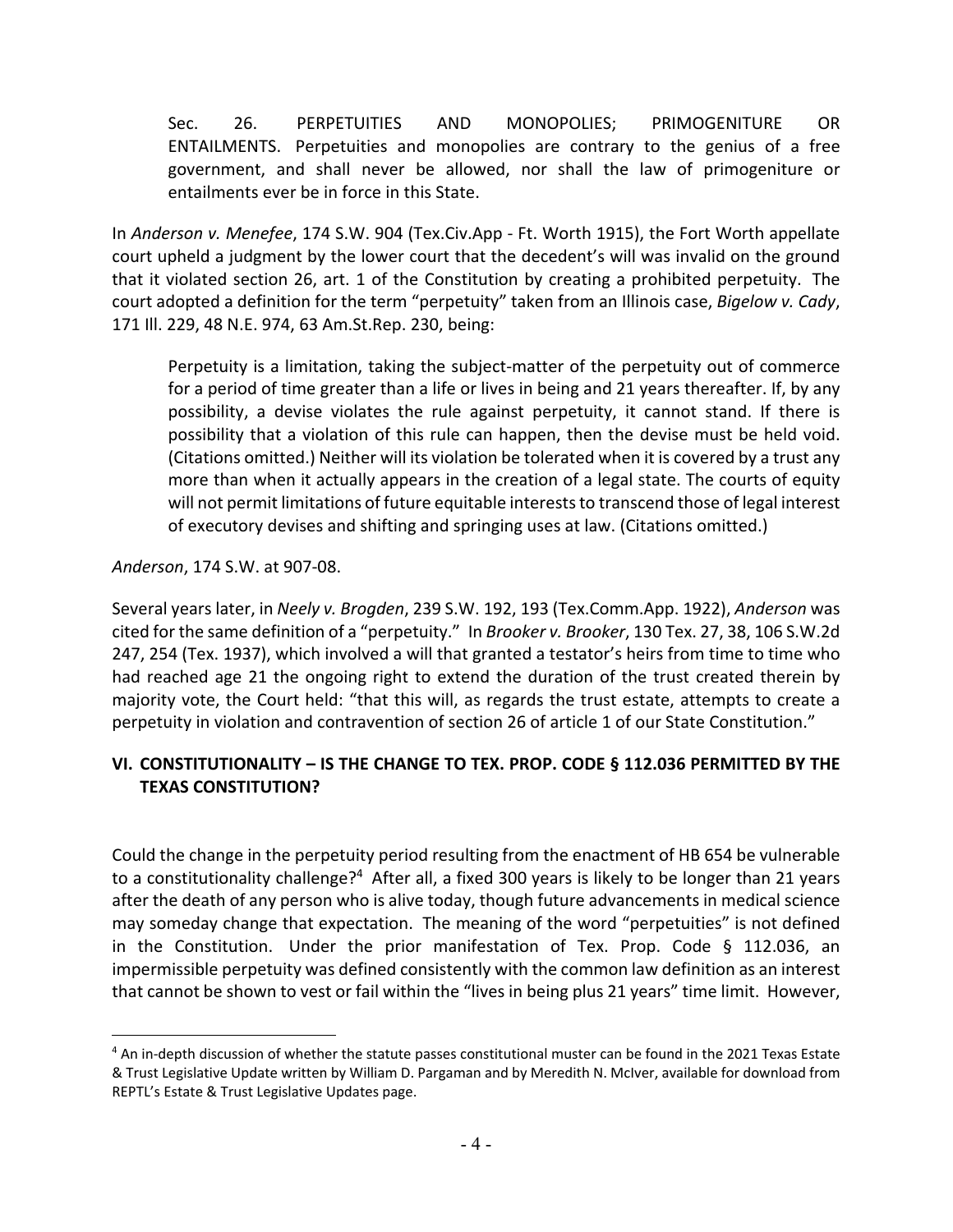that statutory definition was not enacted and made effective in Texas until 1984. Even before the Texas Trust Code was enacted, the "lives in being plus 21 years" rule was consistently used by Texas courts in the context of validating or invalidating interests based upon when they vest. But if a term does not necessarily have a fixed meaning, it would seem to be within the purview of the courts or the legislature to define and re‐define it from time to time, bringing us to the question of whether the term does have a fixed meaning.

Was there a specific meaning of the term "perpetuities" that was known in 1876 when the Texas Constitution was adopted and that the drafters intended to invoke? Was the meaning so well‐ settled in their mind that there was no need to elaborate by providing a definition in the Constitution? In the context of statutory interpretation, the U.S. Supreme Court has stated that: "[W]here a common law principle is well established ... the courts may take it as a given that Congress has legislated with an expectation that the principle will apply except 'when a statutory purpose to the contrary is evident.'" *Astoria Federal Savings & Loan Ass'n v. Solimino*, 501 U.S. 104, 108 (1991) (quoting *Isbrandtsen Co. v. Johnson*, 343 U.S. 779, 783 (1952)). Would this interpretive rule apply in the context of constitutional interpretation (not just statutory interpretation), and if so, was the meaning of "perpetuities" such a well-established common law principle at the time the Texas Constitution was adopted that its meaning should be limited to that meaning alone? In *Brooker v. Brooker*, 130 Tex. 27, 38‐39, 106 S.W.2d 247, 254 (1937), the court stated that, "According to our authorities, and also according to the authorities generally, the rule against perpetuities, as contained in the [Texas] constitutional provision, is that no interest within its scope is good unless it must vest, if at all, not later than twenty‐one years after some life in being at the time of the creation of the interest, and in some instances the period of gestation will be added. (citing *Clarke v. Clarke*, 121 Tex. 165, 46 S.W.(2d) 658; *Neely v. Brogden* (Tex.Com.App.) 239 S.W. 192, 193). History tells us that the common law Rule transcended time and geography. Should the pre‐Constitution common law meaning of the term "perpetuities" be inferred? If a challenge to the constitutionality of the new 300‐year perpetuity period for trusts is brought, the courts may hold that any change to the definition of a perpetuity as used in the constitution, being so closely related to and perhaps even relying on the common law definition, requires a constitutional amendment.

On the other hand, is it possible that the meaning of the term is not fixed by the constitution? The common meaning of the term "perpetuity" is simply perpetual or eternal, and many states have defined "perpetuity" so as to impose a time limit for the vesting of interests that is different from the common law Rule or have abolished the Rule entirely (several states even permit some interests to be held in trust in perpetuity). Black's Law Dictionary defines the term as: "A future limitation, whether executory or by way of remainder, and of either real or personal property, which is not to vest until after the expiration of or will not necessarily vest within the period fixed and prescribed by law for the creation of future estates and interests, and which is not destructible by the persons for the time being entitled to the property subject to the future limitation, except with the concurrence of the individual interested under that limitation. Lewis, Perp. 104; 52 Law Lib. 139. Any limitation tending to take the subject of it out of commerce for a longer period than a life or lives in being, and twenty‐one years beyond, and, in case of a posthumous child, a few months more, allowing for the term of gestation. Rand. Perp. 48. Such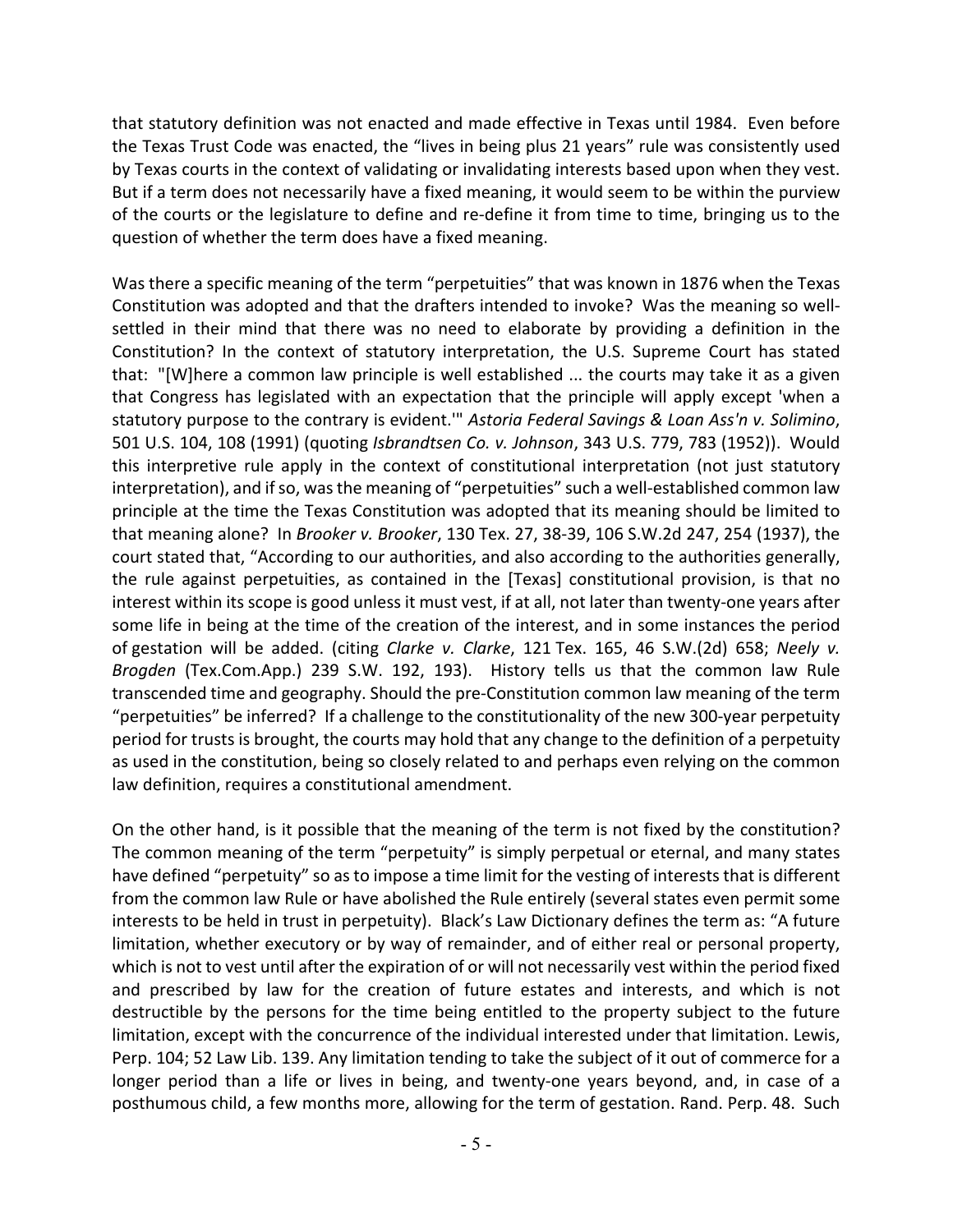a limitation of property as renders it unalienable beyond the period allowed by law. Gilb. Uses, (Sugd. Ed.) 200." In *ConocoPhillips Co. v. Koopmann*, 547 S.W.3d 858, 866‐67 (Tex. 2018), discussed both above and in greater detail below, the court (recognizing that the Constitution does not define "perpetuities") provided us with definitions of the term that suggests it has a broader meaning in Texas – an "inalienable interest" and an "interest that does not take effect or vest within the period prescribed by law." It seems that the legal meaning of the term may have evolved over time to refer to impermissibly lengthy restraints on alienation in a broader sense and is not limited to an interest that fails to vest under the "lives in being plus 21 years" rule.

The *Anderson* court explained that the lives in being plus 21 years vesting period is "the time fixed by **the courts** as the limit allowable for the enforcement of a devised estate under the rule against perpetuities." *Anderson*, 174 S.W. at 907 (emphasis added). The opinion does not suggest that the Constitution establishes that time limit, or that the Constitution invokes the time limit established by common law, but rather that the courts set that limit when called upon to rule on whether a prohibited perpetuity had been created. The *ConocoPhillips* opinion provides guidance on this question as well as on the definitional issue in stating that: "… the Texas Constitution does not define "perpetuities," and without a statute on the subject, the common law on the matter is the law of the state. … Our holding does not run afoul of the constitution's prohibition of perpetuities because the future oil and gas interest at issue here does not restrain alienability indefinitely…." *ConocoPhillips Co.*, 547 S.W.3d at 873 (Tex. 2018). Although the decision was written to apply narrowly and did not relate to trusts or to Tex. Prop. Code § 112.036, the opinion seemsto suggest that in the court's view, the courts and the legislature may specify from time to time what constitutes an impermissible perpetuity and, in such event, no constitutional amendment would be necessary to redefine "perpetuities."

What do we make of the absence of constitutional challenges to the statutory exceptions to the Rule that have been enacted in Texas? Although some of Texas statutes that carve out exceptions to the Rule could be argued to be in the same vein as a charitable trust, which is an exception to the common law Rule, others seem to fall outside the scope of a charitable trust characterization. And to our knowledge, none of these statutes has met a constitutional challenge and none has required an amendment to the Constitution. Is the absence of constitutional challenges an indication that the mechanics and details of the Rule, including possibly the determination of the time allowed for vesting, fall within the legislative purview?

#### **VII.THE NEVADA CASE STUDY**

As mentioned, Texas is not the first state to attempt to re‐define the term "perpetuity" in the context of property interests. Nevada's rulemaking journey with regard to restraints on alienation has been similar to that of Texas. In 1864, the first adopted Nevada constitution provided in art. 15, § 4 that "No perpetuities shall be allowed except for eleemosynary purposes." The Nevada Constitution, like the Texas Constitution, does not define "perpetuities." In the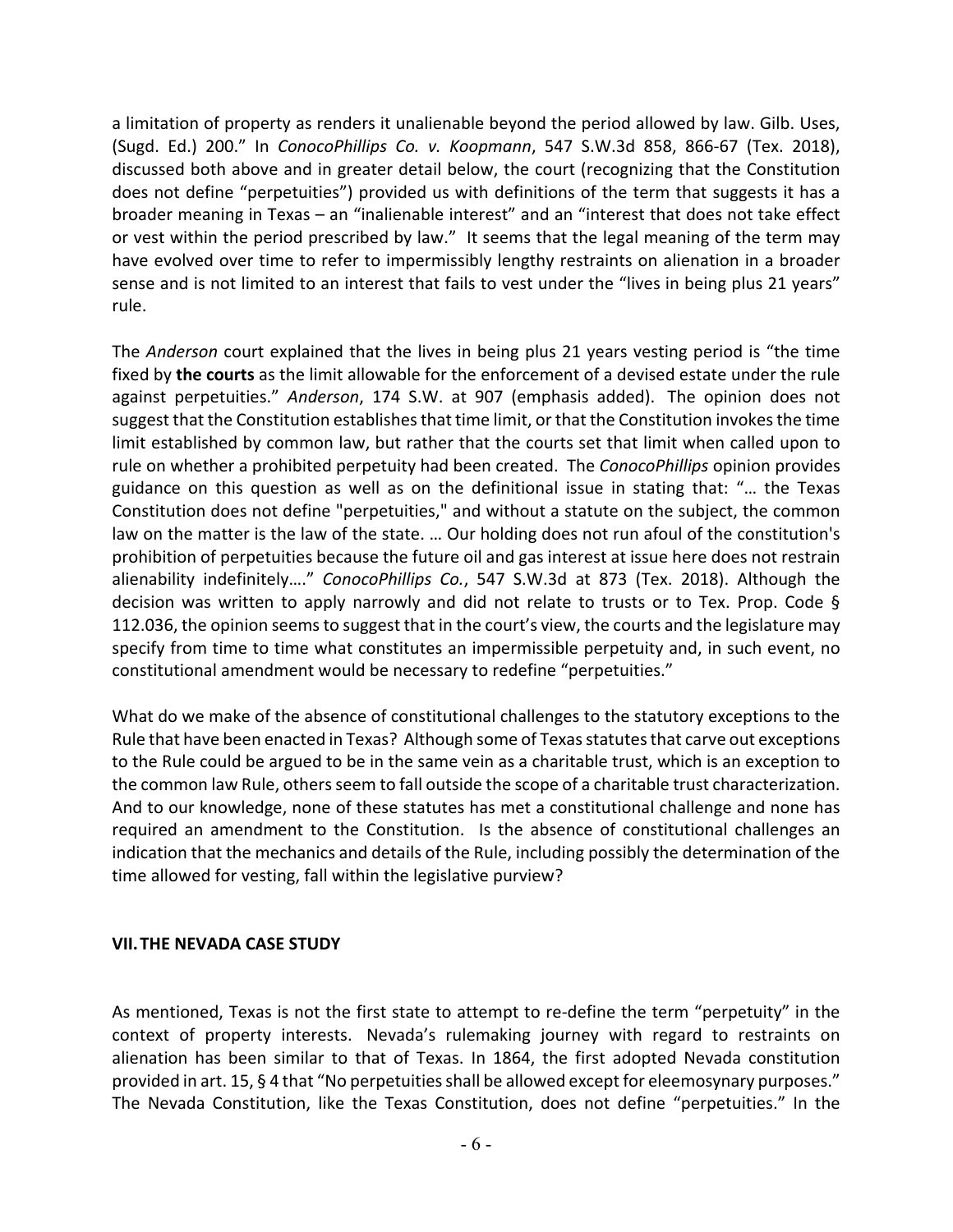absence of guidance from the legislature, the Nevada courts adopted the common law definition of "perpetuities." In 1987, Nevada legislation defined a statutory length for "perpetuities" that essentially codified the common law definition – a life in being plus 21 years – and added several exclusions from the statutory rule against perpetuities, including nondonative transfers. In 2005, the Nevada legislature amended the statutory rule against perpetuities, providing that "A nonvested property interest isinvalid unless: (a) When the interest is created, it is certain to vest or terminate no later than 21 years after the death of a natural person then alive; or (b) The interest either vests or terminates within 365 years after its creation." Nev. Revised Statute § 111.1031(1.).5 In *Bullion Monarch v. Barrick Goldstrike*, 345 P.3d 1040 (2015), the Nevada Supreme Court described the issue before it as: "whether Nevada's common-law rule against perpetuities, as codified by the Nevada Constitution, applies to commercial mining agreements for the payment of area-of-interest royalties." One party argued that the rule against perpetuities as it existed when the Constitution was adopted was the rule to be applied, not the new statutory manifestation of the rule. The court stated: "As a creature of the common law, the rule against perpetuities is not static. Our Constitution may have adopted the common‐law rule, but it did not freeze the rule's application." *Bullion Monarch*, 345 P.3d at 1041. In upholding a statutory exemption for nondonative transfers, the Nevada Supreme Court reasoned that "[t]he meanings of the Constitution's words remain constant, but their application may vary with the circumstances of time and place." The Nevada Supreme Court acknowledged that Nevada's Constitution had codified the common‐law rule against perpetuities but nonetheless permitted the Nevada legislature to alter application of the Rule by creating exceptions to its application that were not part of the common law. Although the opinion in *Bullion Monarch* would not bind Texas courts, our courts may consider it to have persuasive value.

#### **VIII. IS THERE A SEPARATE PERPETUITIES PERIOD FOR REAL PROPERTY HELD IN TRUST?**

The new Tex. Prop. Code § 112.036 concludes with subparagraph (f), which provides "Under this section, a settlor of a trust may not direct that a real property asset be retained or refuse that a property may be sold for a period longer than 100 years." Although at first glance subparagraph (f) may appear to establish a separate, new perpetuity period applicable solely to real property held in trust, by its terms the provision merely prohibits a settlor from mandating that real property be retained or not be sold for a period longer than 100 years. Subparagraph (f) does not appear to prohibit the actual retention of real property in trust for longer than 100 years. It would seem that real property could be retained in trust for the full period of time permitted under the Rule so long as the trust provisions do not contain a prohibition on the sale of real property for longer than 100 years or direct that it be retained for longer than 100 years. If the settlor intends that a trust hold legacy real estate assets and includes restraints on alienation in the governing instrument, it would be advisable to terminate the restrictions prior to the

<sup>5</sup> Nevada's statutory rule against perpetuities helpfully validates intereststhat vest within *either* the period afforded under the common law rule (referencing then-alive persons plus 21 years) *or* the 365-year fixed period of time, perhaps in recognition of the uncertainty that a perpetuity period defined as a fixed term of years could give rise to, especially in a state having a constitutional prohibition against perpetuities.